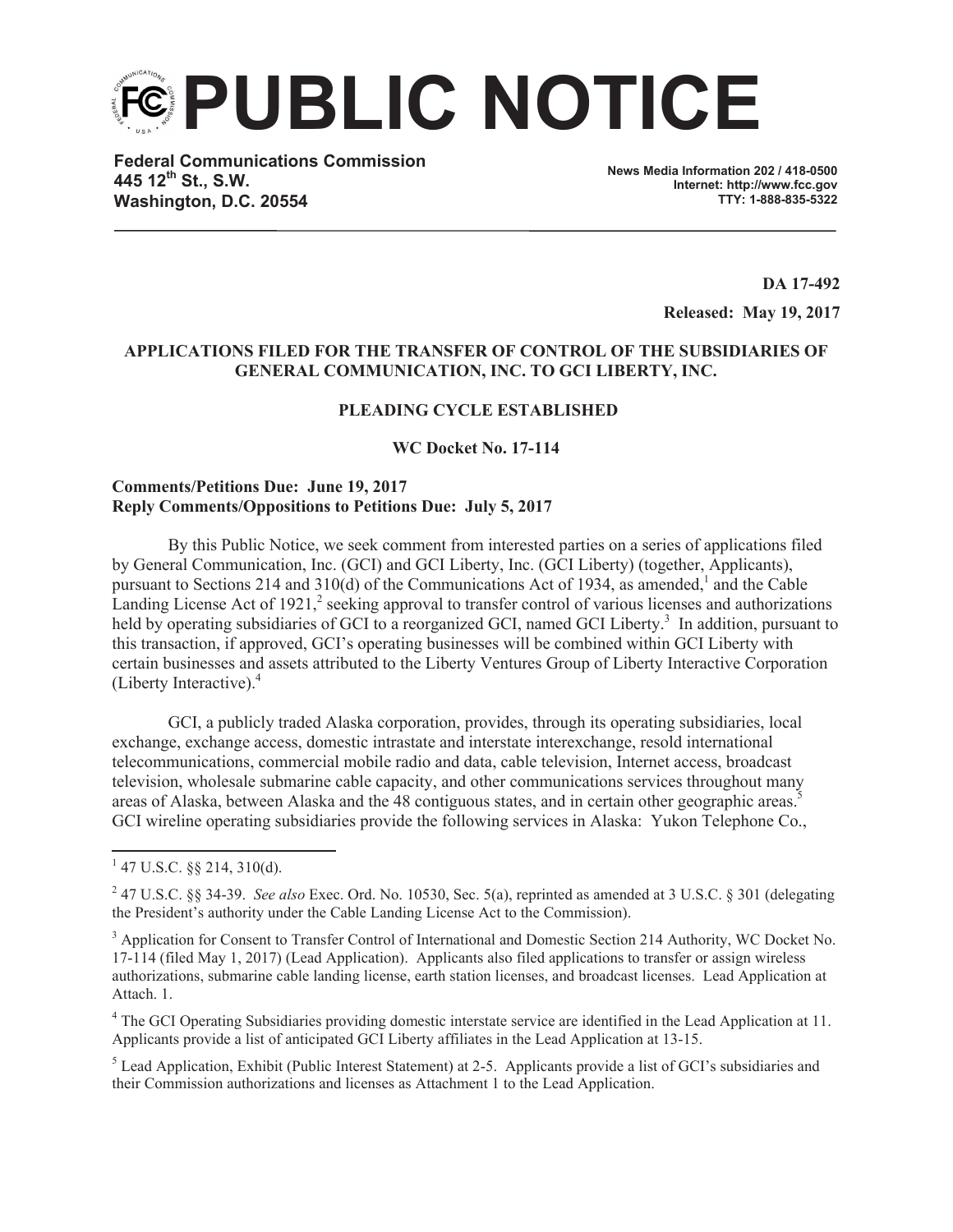Inc., United Utilities, Inc., and United-KUC, Inc. each operate as incumbent local exchange carriers (LECs) and fixed eligible telecommunications carriers, serving about 60 villages in rural and remote areas of the state.<sup>6</sup> GCI Communications Corp (GCICC) provides competitive LEC services; Unicom, Inc. provides interstate interexchange services; GCICC, Unicom, Inc., and GCI Fiber Communications Co. provide intrastate interexchange service; GCICC and United Utilities, Inc. provide pay telephone services; United Utilities, Inc., United2, LLC, Unicom, Inc., and GCICC provide interexchange and Internet access services.<sup>7</sup>

Liberty Interactive, a publicly traded Delaware corporation, owns interests in subsidiaries and other companies primarily in the video content and online commerce industries. Applicants state that Liberty Interactive's ownership interest in the subsidiaries and entities in which it has an equity ownership interest are currently attributed to two tracking stock groups: QVC Group and Liberty Ventures Group.<sup>8</sup> Applicants state that Liberty Interactive holds a 23.5 percent non-voting equity interest in Liberty Broadband Communications (LBC), a publicly traded company that holds ownership interests in subsidiaries and other companies engaged in the mobile location technology and cable television/broadband industries.<sup>9</sup> LBC holds a 25.01 percent voting interest in Charter Communications, Inc. (Charter). $^{10}$ 

Applicants state that, pursuant to an April 4, 2017 Agreement and Plan of Reorganization, they will enter into a series of steps through which the former stockholders of Liberty Ventures Group of Liberty Interactive ultimately would acquire control of GCI through a reorganization in which certain Liberty Ventures Group assets and liabilities will be transferred to GCI in exchange for newly-issued shares of reclassified Class A common stock and reclassified Class B common stock of GCI (the Contribution).<sup>11</sup> In the course of reorganization, GCI will be renamed GCI Liberty and form a new Delaware corporation and wholly owned subsidiary.<sup>12</sup> After closing, GCI will merge into the new Delaware subsidiary and retain the name GCI Liberty.<sup>13</sup> Existing GCI shareholders will receive 0.63 of a share of reclassified Class A common stock and 0.2 of a share of Series A preferred stock of GCI Liberty for each share of existing GCI Class A and Class B common stock.<sup>14</sup> Following the Contribution, Liberty Interactive will redeem each share of Liberty Interactive's existing Liberty Ventures Group Series A common stock and Liberty Ventures Group Series B common stock for one share of reclassified Class A common stock and reclassified Class B common stock in GCI Liberty, respectively.<sup>15</sup> Applicants explain

9 *Id*. at 6.

<sup>10</sup> *Id.* A chart showing the current ownership structure of Liberty Interactive is found at Attachment 4 to the Lead Application.

 $11$  Public Interest Statement at 6.

 $12 \, Id.$ 

<sup>13</sup> *Id*. at 1-2.

<sup>14</sup> *Id*. at 7.

<sup>15</sup> *Id.* Applicants state that GCI Liberty will be a publicly traded holding company that will own GCI Holdings, GCI's existing ownership interests, and certain interests formerly attributed to the Liberty Ventures Group of Liberty Interactive. Applicants provide a list of former Liberty Ventures Group of Liberty Interactive entities that will be owned by GCI Liberty. *Id*. at 8.

(continued…)

<sup>6</sup> Public Interest Statement at 2-5.

<sup>7</sup> *Id*. at 2-3.

<sup>8</sup> *Id*. at 5.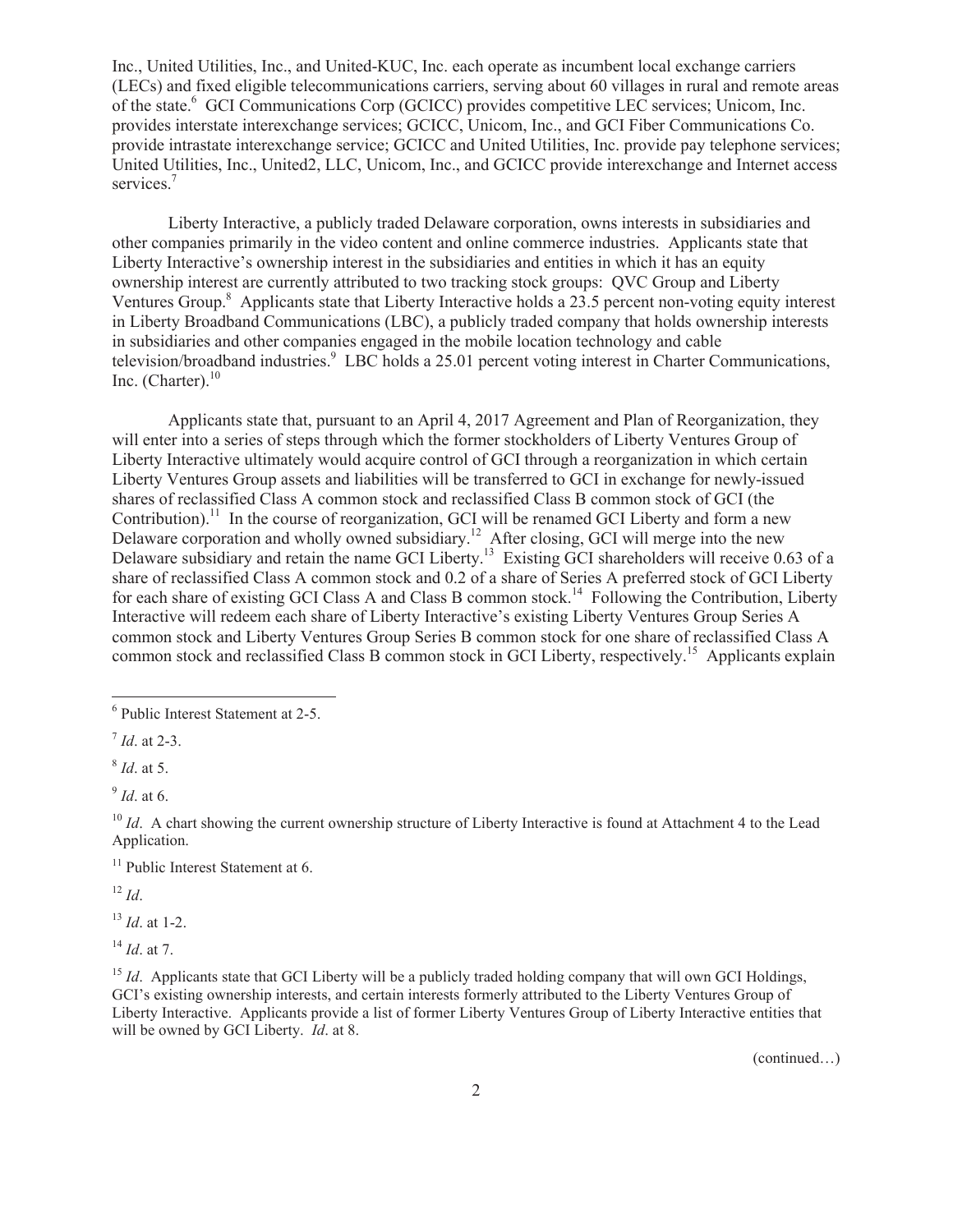that, upon consummation of the proposed transaction, the former holders of Liberty Interactive's Liberty Ventures Group common stock will hold approximately 77 percent of the undiluted equity interests and 84 percent of the undiluted voting interests of GCI Liberty, and the former shareholders of GCI will own approximately 23 percent of the undiluted equity and 16 percent of the undiluted voting interests in GCI Liberty.<sup>16</sup> Applicants state that Dr. John C. Malone, a U.S. citizen, is the only anticipated ultimate holder of a 10 percent or greater interest in GCI Liberty (4 percent equity interest; 27.4 percent voting interest).<sup>17</sup>

Applicants assert that the transaction is in the public interest because it will result in GCI becoming financially more stable and will not result in any countervailing harms.<sup>18</sup> Specifically, Applicants claim that the transaction will "serve the public interest by providing GCI's operating businesses with more stable access to financial markets and greater capacity to execute on GCI's current business plan."<sup>19</sup> Applicants state that GCI is committed to expanding wireline and mobile wireless broadband service in Alaska through its Alaska Plan commitments, which are binding obligations to improve the availability of modern broadband service, both fixed and mobile, to remote areas of Alaska.<sup>20</sup> Overall, Applicants maintain that the transaction will improve GCI's ability to execute its plans to expand the geographic reach of its wireless, wireline, and high-speed Internet services in Alaska, helping to bridge the digital divide in some of the most isolated areas of the United States.<sup>21</sup> Applicants state that while GCI Liberty will hold a non-controlling interest in Charter, they assert that there is no geographic overlap between the markets that the two companies serve.<sup>22</sup>

### **GENERAL INFORMATION**

The applications referenced herein have been found, upon initial review, to be acceptable for filing. The Commission reserves the right to return any application if, upon further examination, it is determined to be defective and not in conformance with the Commission's rules and policies.

Interested parties may file comments and petitions **on or before June 19, 2017,** and reply comments or oppositions to petitions **on or before July 5, 2017**. Comments may be filed using the Commission's Electronic Comment Filing System (ECFS) or by paper. *See Electronic Filing of Documents in Rulemaking Proceedings*, 63 FR 24121 (1998). All filings must be addressed to the Commission's Secretary, Office of the Secretary, Federal Communications Commission.

• Electronic Filers: Comments may be filed electronically using the Internet by accessing ECFS at http://apps.fcc.gov/ecfs/.

(Continued from previous page)

<sup>16</sup> *Id*. at 7.

<sup>17</sup> *Id*. at 5.

<sup>18</sup> *Id*. at 9, 11.

<sup>19</sup> *Id*. at 10.

<sup>20</sup> *Id*. at 3, 11 (citing *Wireline Competition Bureau Authorizes Alaska Plan Support for 13 Alaska Rate-of-Return Companies*, Public Notice, 31 FCC Rcd 13347 (WCB 2016)); *see Wireless Telecommunications Bureau Approves Performance Plans of the Eight Wireless Providers that Elected to Participate in the Alaska Plan*, Public Notice, 31 FCC Rcd 13317 (WTB 2016).

<sup>21</sup> *Id*. at 11.

<sup>22</sup> *Id*. at 12.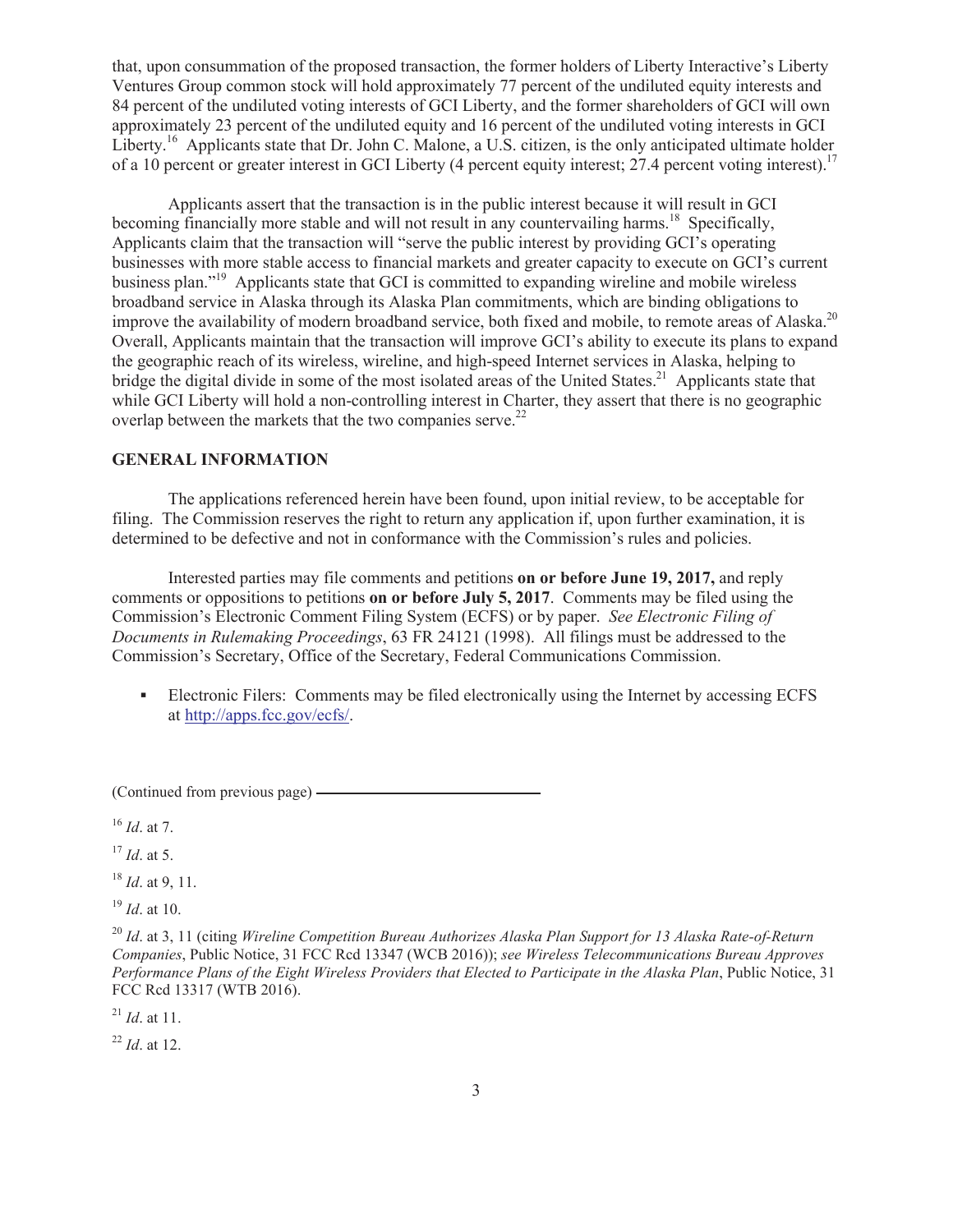- Paper Filers: Parties who choose to file by paper must file an original and one copy of each filing. Paper filings can be sent by hand or messenger delivery, by commercial overnight courier, or by first-class or overnight U.S. Postal Service mail.
	- All hand-delivered or messenger-delivered paper filings for the Commission's Secretary must be delivered to FCC Headquarters at  $\frac{445}{12}$ th St., SW, Room TW-A325, Washington, DC 20554. The filing hours are 8:00 a.m. to 7:00 p.m. All hand deliveries must be held together with rubber bands or fasteners. All envelopes and boxes must be disposed of before entering the building.
	- Commercial overnight mail (other than U.S. Postal Service Express Mail and Priority Mail) must be sent to 9300 East Hampton Drive, Capitol Heights, MD 20743.
	- § U.S. Postal Service first-class, Express, and Priority mail must be addressed to 445 12<sup>th</sup> Street, SW, Washington DC 20554.

People with Disabilities: To request materials in accessible formats for people with disabilities (braille, large print, electronic files, audio format), send an e-mail to fcc504@fcc.gov or call the Consumer and Governmental Affairs Bureau at 202-418-0530 (voice), 1-888-835-5322 (tty).

### **In addition, please provide one copy of each pleading to each of the following**:

- (1) Jim Bird, Office of General Counsel, transactionteam@fcc.gov;
- (2) Dennis Johnson, Wireline Competition Bureau, dennis.johnson@fcc.gov;
- (3) Sumita Mukhoty, International Bureau, sumita.mukhoty@fcc.gov;
- (4) Clay DeCell, International Bureau, clay.decell@fcc.gov;
- (5) Linda Ray, Wireless Telecommunications Bureau, linda.ray@fcc.gov;
- (6) Kathy Harris, Wireless Telecommunications Bureau, kathy.harris@fcc.gov;
- (7) Jeff Tobias, Wireless Telecommunications Bureau, jeff.tobias@fcc.gov;
- (8) Brendan Holland, Media Bureau, brendan.holland@fcc.gov.

The proceeding in this Notice shall be treated as a permit-but-disclose proceeding in accordance with the Commission's *ex parte* rules.<sup>23</sup> Persons making *ex parte* presentations must file a copy of any written presentation or a memorandum summarizing any oral presentation within two business days after the presentation (unless a different deadline applicable to the Sunshine period applies). Persons making oral *ex parte* presentations are reminded that memoranda summarizing the presentation must (1) list all persons attending or otherwise participating in the meeting at which the *ex parte* presentation was made, and (2) summarize all data presented and arguments made during the presentation. If the presentation consisted in whole or in part of data or arguments already reflected in the presenter's written comments, memoranda, or other filings in the proceeding, then the presenter may provide citations to such data or arguments in his or her prior comments, memoranda, or other filings (specifying the relevant page and/or paragraph numbers where such data or arguments can be found) in lieu of summarizing them in the memorandum. Documents shown or given to Commission staff during *ex parte* meetings are deemed to be written *ex parte* presentations and must be filed consistent with rule 1.1206(b), 47 CFR § 1.1206(b). Participants in this proceeding should familiarize themselves with the Commission's *ex parte* rules.

<sup>23</sup> 47 CFR § 1.1200 *et seq.*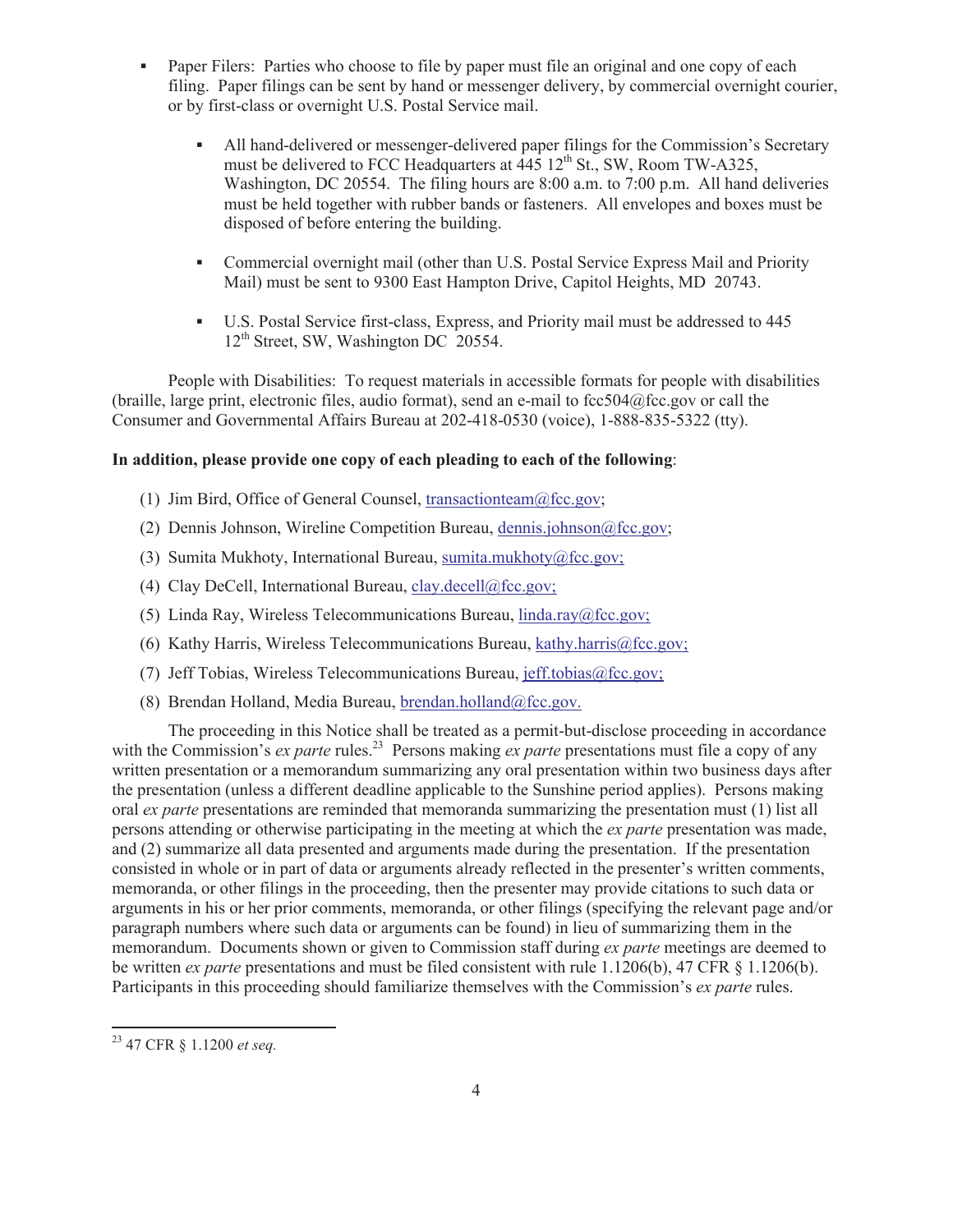To allow the Commission to consider fully all substantive issues regarding the Applications in as timely and efficient a manner as possible, petitioners and commenters should raise all issues in their initial filings. New issues may not be raised in responses or replies.<sup>24</sup> A party or interested person seeking to raise a new issue after the pleading cycle has closed must show good cause why it was not possible for it to have raised the issue previously. Submissions after the pleading cycle has closed that seek to raise new issues based on new facts or newly discovered facts should be filed within 15 days after such facts are discovered. Absent such a showing of good cause, any issues not timely raised may be disregarded by the Commission.

For further information, please contact Dennis Johnson, Wireline Competition Bureau, (202) 418- 0809; Sumita Mukhoty, International Bureau, (202) 418-7165; Clay DeCell, International Bureau, (202) 418-0803; Linda Ray, Wireless Telecommunications Bureau, (202) 418-0257; Kathy Harris, Wireless Telecommunications Bureau, (202) 418-0609; Jeff Tobias, Wireless Telecommunications Bureau, (202) 418-1617; Brendan Holland, Media Bureau, (202) 418-2757.

**- FCC -**

<sup>24</sup> *See* 47 CFR § 1.45(c).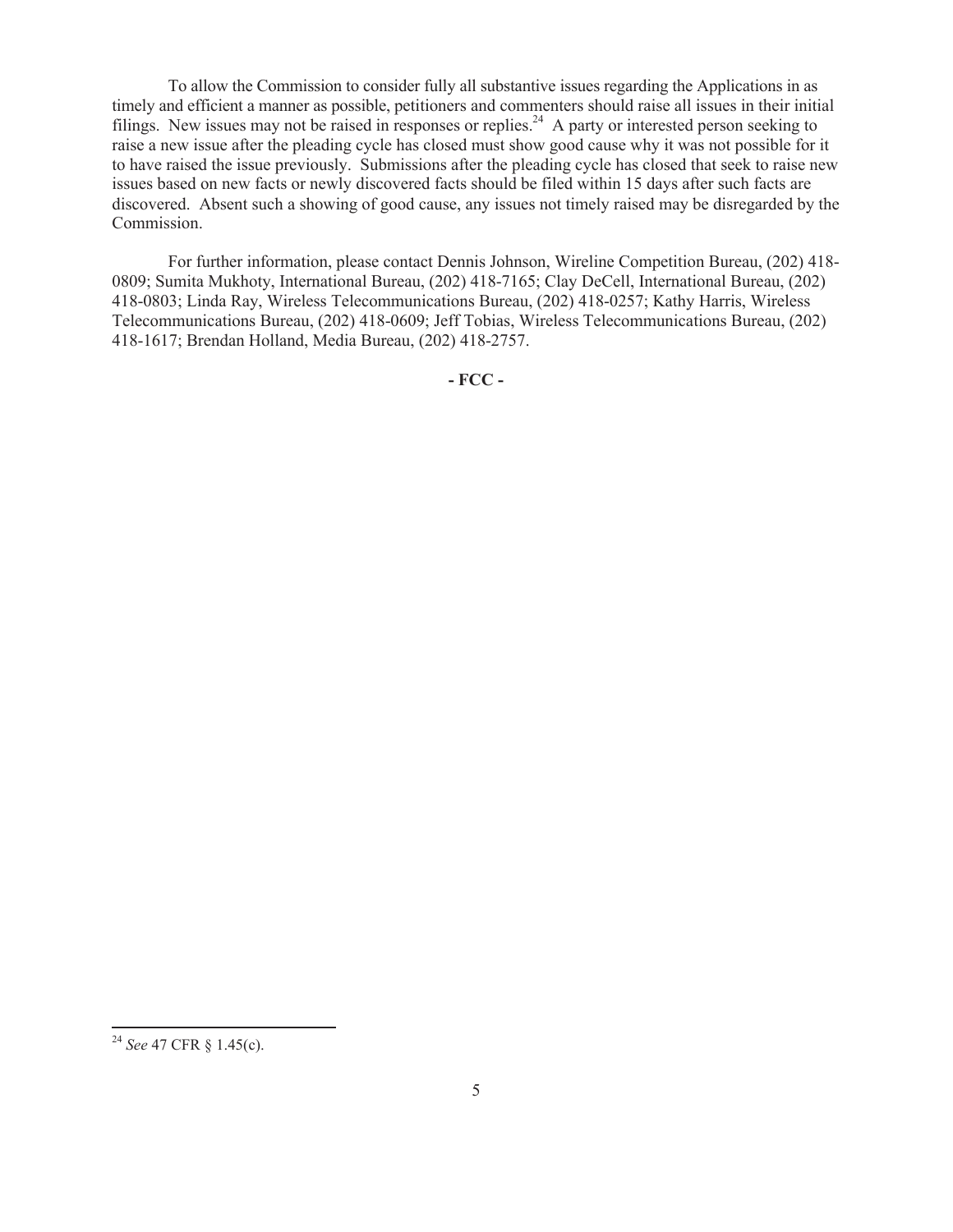### **SECTION 214 AUTHORIZATIONS**

### **A. International**

| <b>File Number</b>     | <b>Authorization Holder</b>      | <b>Authorization Number</b> |
|------------------------|----------------------------------|-----------------------------|
| ITC-T/C-20170501-00091 | GCI Communication Corp.          | ITC-214-19960116-00009      |
| ITC-T/C-20170501-00092 | The Alaska Wireless Network, LLC | ITC-214-20120618-00162      |

#### **B. Domestic**

The Applicants filed an application to transfer control of domestic Section 214 authority in connection with the proposed transaction. Applicants do not request streamlined processing of this application.<sup>25</sup>

#### **CABLE LANDING LICENSES**

| <b>File Number</b>     | Licensee                      | <b>License Number</b>  |
|------------------------|-------------------------------|------------------------|
| SCL-T/C-20170501-00013 | GCI Communication Corp.       | SCL-LIC-19961205-00615 |
|                        |                               | SCL-LIC-19980602-00008 |
|                        |                               | SCL-LIC-20100914-00021 |
| SCL-T/C-20170501-00014 | Unicom, Inc.                  | SCL-LIC-20020522-00047 |
| SCL-T/C-20170501-00015 | Kodiak Kenai Fiber Link, Inc. | SCL-LIC-20060413-00004 |
| SCL-T/C-20170501-00016 | United Utilities, Inc.        | SCL-LIC-20071023-00019 |
|                        |                               |                        |

#### **SATELLITE EARTH STATION AUTHORIZATIONS**

| <b>File Number</b>     | <b>Licensee</b>               | <b>Lead Call Sign</b> |
|------------------------|-------------------------------|-----------------------|
| SES-T/C-20170503-00502 | GCI Communication Corp.       | E000635               |
| SES-T/C-20170503-00503 | GCI Communication Corp.       | E030192               |
| SES-T/C-20170503-00510 | GCI Communication Corp.       | E020104               |
| SES-T/C-20170503-00511 | GCI Communication Corp.       | E000627               |
| SES-T/C-20170503-00512 | GCI Communication Corp.       | E020336               |
| SES-T/C-20170503-00513 | GCI Communication Corp.       | E890589               |
| SES-T/C-20170503-00514 | GCI Communication Corp.       | E010091               |
| SES-T/C-20170503-00515 | Denali Media Anchorage, Corp. | E060291               |
| SES-T/C-20170503-00516 | Denali Media Anchorage, Corp. | E060015               |
| SES-T/C-20170503-00517 | GCI Communication Corp.       | E120041               |
| SES-T/C-20170503-00518 | GCI Communication Corp.       | E874371               |
| SES-T/C-20170503-00519 | GCI Communication Corp.       | E110169               |

<sup>25</sup> *See* 47 CFR § 63.03(c)(1).